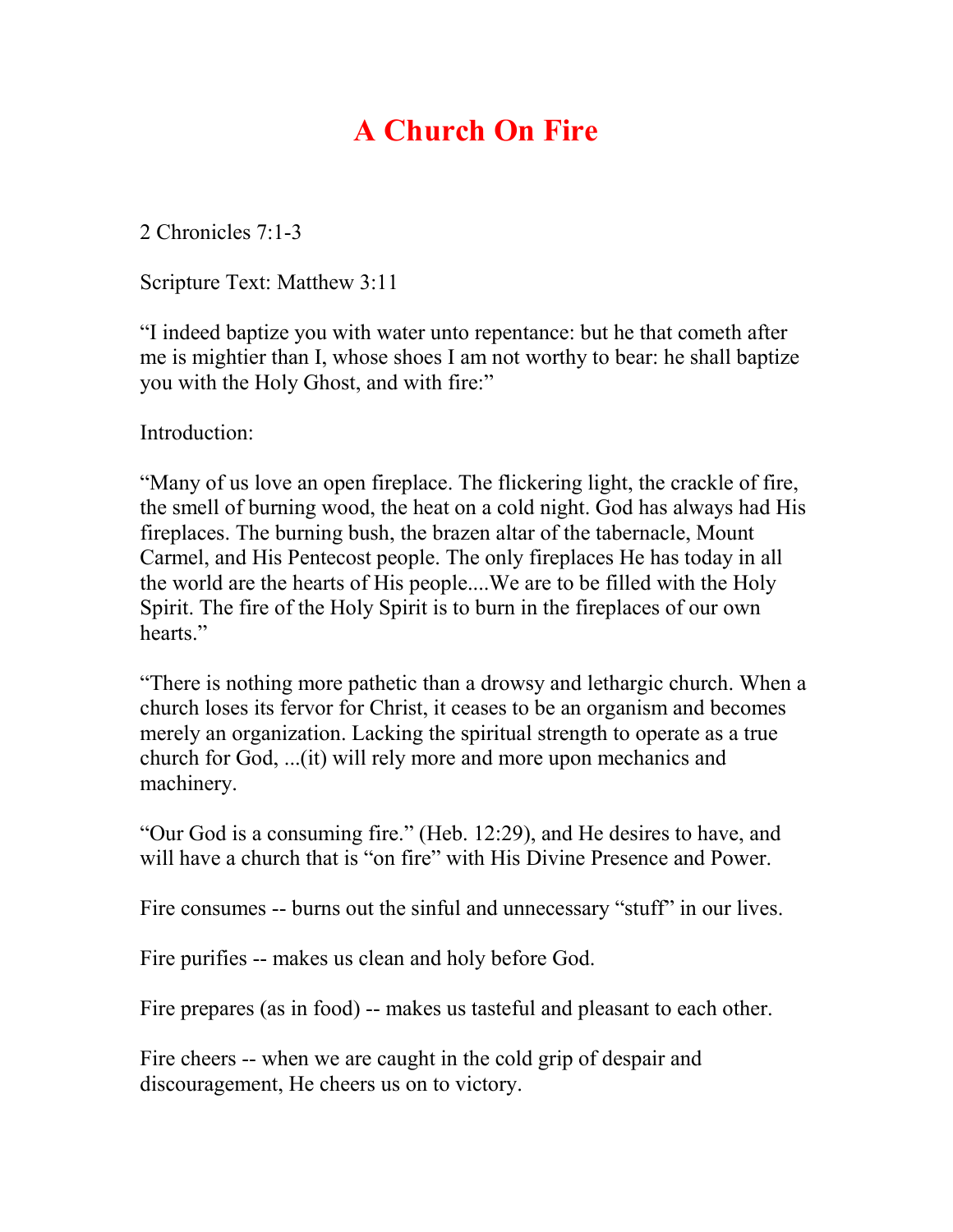Fire softens -- the Holy Spirit softens the heart of the sinner and he repents.

Fire unites -- ( as in uniting different kinds of metals) the Holy Spirit brings unity to the people of God.

Fire empowers -- "Ye shall receive power after that the Holy Ghost is come upon you." (Acts 1:8).

### **I. A Church On Fire Will Fast And Pray.**

A. It will see the need and the value of earnestly seeking God with the whole heart.

1 Cor. 7:5 .... that ye may give yourselves to fasting and prayer;

1. Reward is promised.

Matthew 6:17-18 But thou, when thou fastest, anoint thine head, and wash thy face;[18] That thou appear not unto men to fast, but unto thy Father which is in secret: and thy Father, which seeth in secret, shall reward thee openly.

2. Examples.

a. Moses received the Ten Commandments (Ex. 34:28).

b. Elijah received direction from the Lord (1 Kgs. 19:8).

c. Hezekiah received healing for his body.

B. When we are on fire for God, we will respond to the needs of our day with prayer and fasting.

## **II. A Church On Fire Will Be Uncomfortable In The World.**

1 John 2:15 Love not the world, neither the things that are in the world. If any man love the world, the love of the Father is not in him.

B. The fire of God burning in the heart will burn away our desire for the